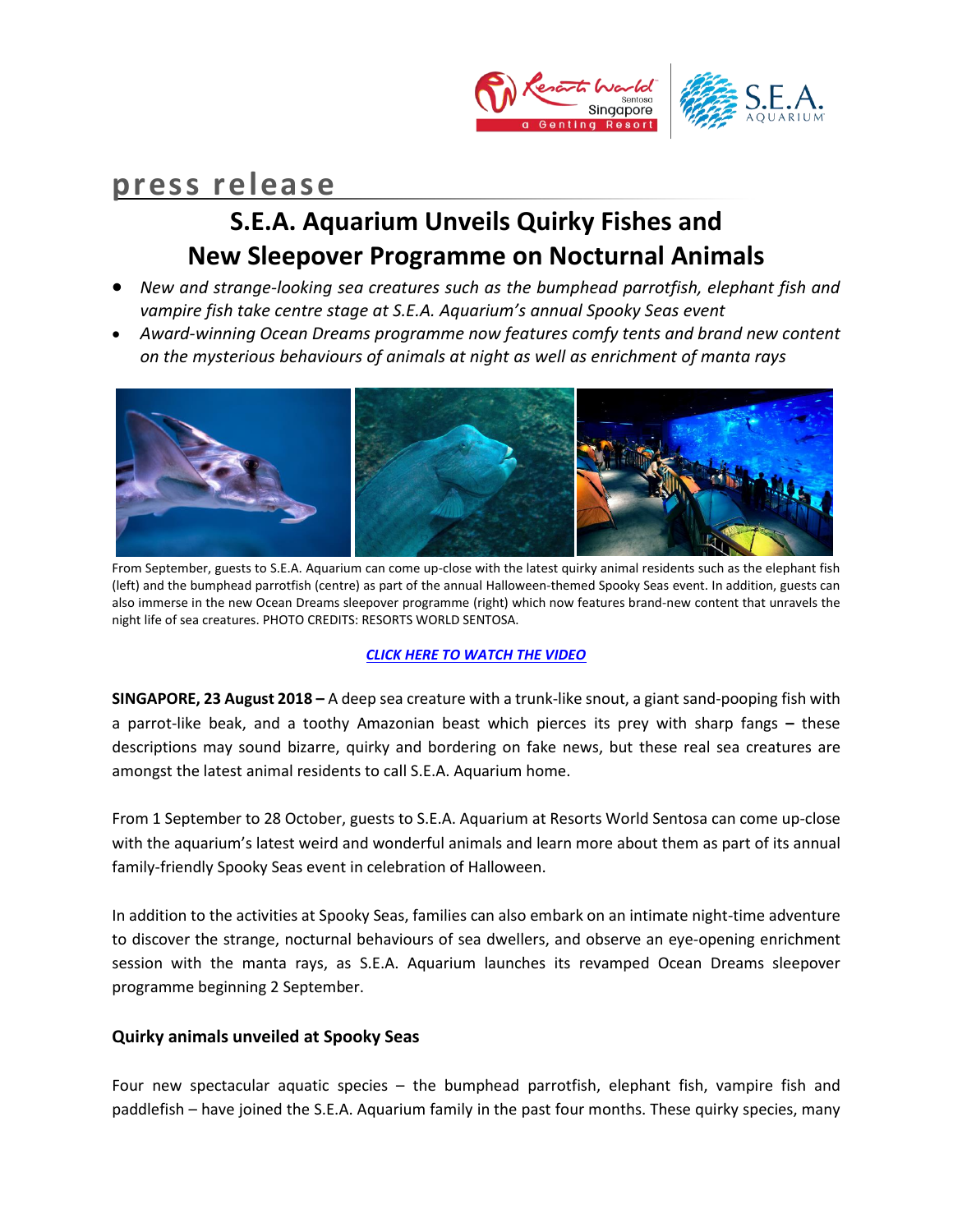

with bizarre anatomical features and weird natural behaviours, will take centre stage at this year's Spooky Seas, along with the tasselled wobbegong.

One of the largest reef fishes, the bumphead parrotfish can grow up to 1.3m in length and weigh 46 kilogrammes. It can be recognised by the bulbous forehead and powerful beak that allows them to crush corals and to scrape rocks for their main diet – algae – that grows in the crevices. By pruning the corals and removing the algae and parasites that compete with these corals, bumpheads play an important role in maintaining healthy coral reef ecosystems. Known as "sand machines", their beaks and jaws are so strong they grind the corals they eat into sand, which is necessary to build and maintain islands and sandy beaches. S.E.A. Aquarium is one of the few institutions worldwide to feature the bumphead parrotfish.

Joining the list of weird and wild creatures is the elephant fish found in the dark depths of the ocean. It is so-named because of its flexible, trunk-like projection at the tip of the long snout that it uses to probe the sea floor for shellfish, small fishes and invertebrates. S.E.A. Aquarium is one of the few aquariums to feature this species to educate guests on the wonders and diversity of marine ecosystems. They can be found in the shallow waters of Australia and New Zealand during breeding season, but spend most of their time in waters at depths of 2,500 metres.

From 1 September to 28 October, kids can take part in a scavenger hunt to learn about the weird and wonderful marine species in the aquarium, and even mimic the animals' unique behaviours at various interactive stations as part of Spooky Seas. Singapore Residents can enjoy discounts on bundled packages to Resorts World Sentosa's attractions from 1 September to 31 October. These include two adult one-day tickets to S.E.A. Aquarium and the Maritime Experiential Museum at only S\$60 (U.P. S\$78).

More information about the five quirky fishes can be found in Appendix A.

## **Marvel at marine wonders in a new light with the all-new Ocean Dreams**

Families looking for an enriching and an intimate time with their little ones can look forward to the Ocean Dreams sleepover programme which now features brand-new content that unravels mysteries of the marine world at night. Guests will get the rare opportunity of exploring the aquarium after-hours and see the animals in a different light, while basking in the serene underwater setting without the daytime crowds.

The new programme features a guided tour around the aquarium, interactive activities and a behind-thescenes look at the iconic Open Ocean Habitat. Kids can look forward to rubbing shoulders with Mai the manta or Sam the shark – the aquarium's adorable mascots.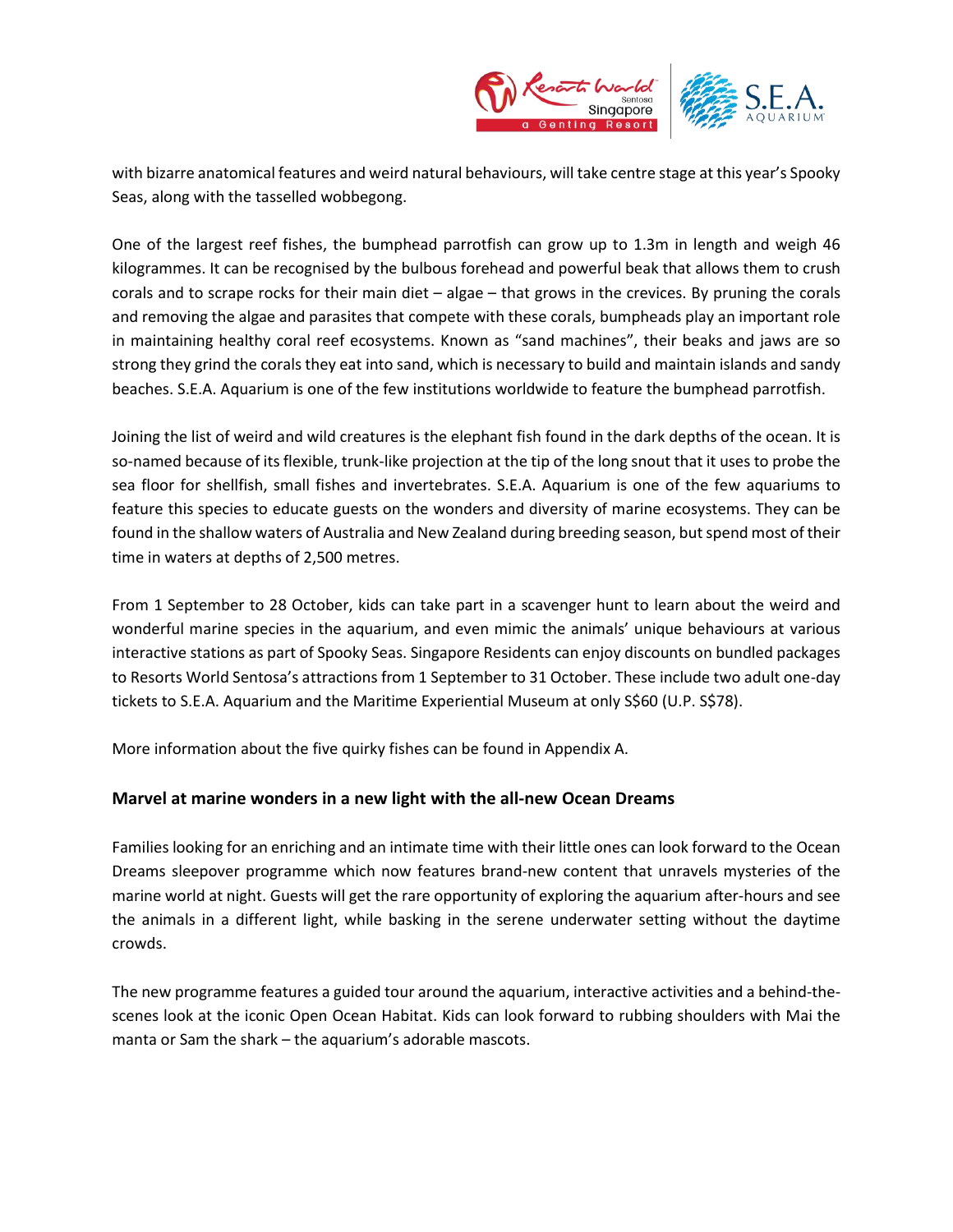

A highlight of the latest Ocean Dreams programme is a brand-new manta interaction and enrichment presentation titled "Manta Moments" which will showcase the close bonds between the aquarists and S.E.A. Aquarium's iconic species – manta rays. This underwater presentation at the Open Ocean Habitat feature aquarists hand feeding the mantas, illustrating the intelligence and curiosity of the animals (which have the largest brain of all fish known today) as well as their ability to hold extended play interactions with humans. Enrichment activities not only encourage mental and physical stimulation which will enhance the well-being of the animals, they allow the animal care team to conduct physical and health checks on the manta rays safely and easily.

As part of the guided tour, participants will not only discover the world of nocturnal sea creatures such as sharks, they will also observe the unusual sleeping behaviours of some unique fishes, from the foxface rabbitfish that changes its body colours to avoid detection by predators, to the blue-barred parrotfish that secretes mucus to spin cocoons where they can retreat safely into.

Over at the night reef habitat, participants can marvel at the rainbow of colourful corals which are actually animals often mistaken as plants. These corals have been illuminated with blue or ultraviolet light mimicking what is found in the ocean depths. At this habitat, participants can put on yellow filter glasses that allow them to see much more fluorescence, which is used to attract prey.

The latest Ocean Dreams programme now includes comfy tents where participants can snooze in privacy while soaking in the view of the mesmerising Open Ocean Habitat, in the company of 40,000 marine animals including majestic manta rays and hundreds of schooling fishes.

Ocean Dreams is available at S\$158 (Adult) and S138 (Child / Senior Citizen). The two-day-one-night programme launches 2 September, commencing at 6.30pm and concluding the following day at 10am. Tents, sleeping bags and food will be provided. The programme is recommended for participants aged six years and above. Interested participants can call +65 6577 7515 or email [public.programmes@rwsentosa.com](mailto:public.programmes@rwsentosa.com) to make a reservation.

For more information on Spooky Seas and Ocean Dreams, visit [www.rwsentosa.com/seaa](http://www.rwsentosa.com/seaa)

**-END-**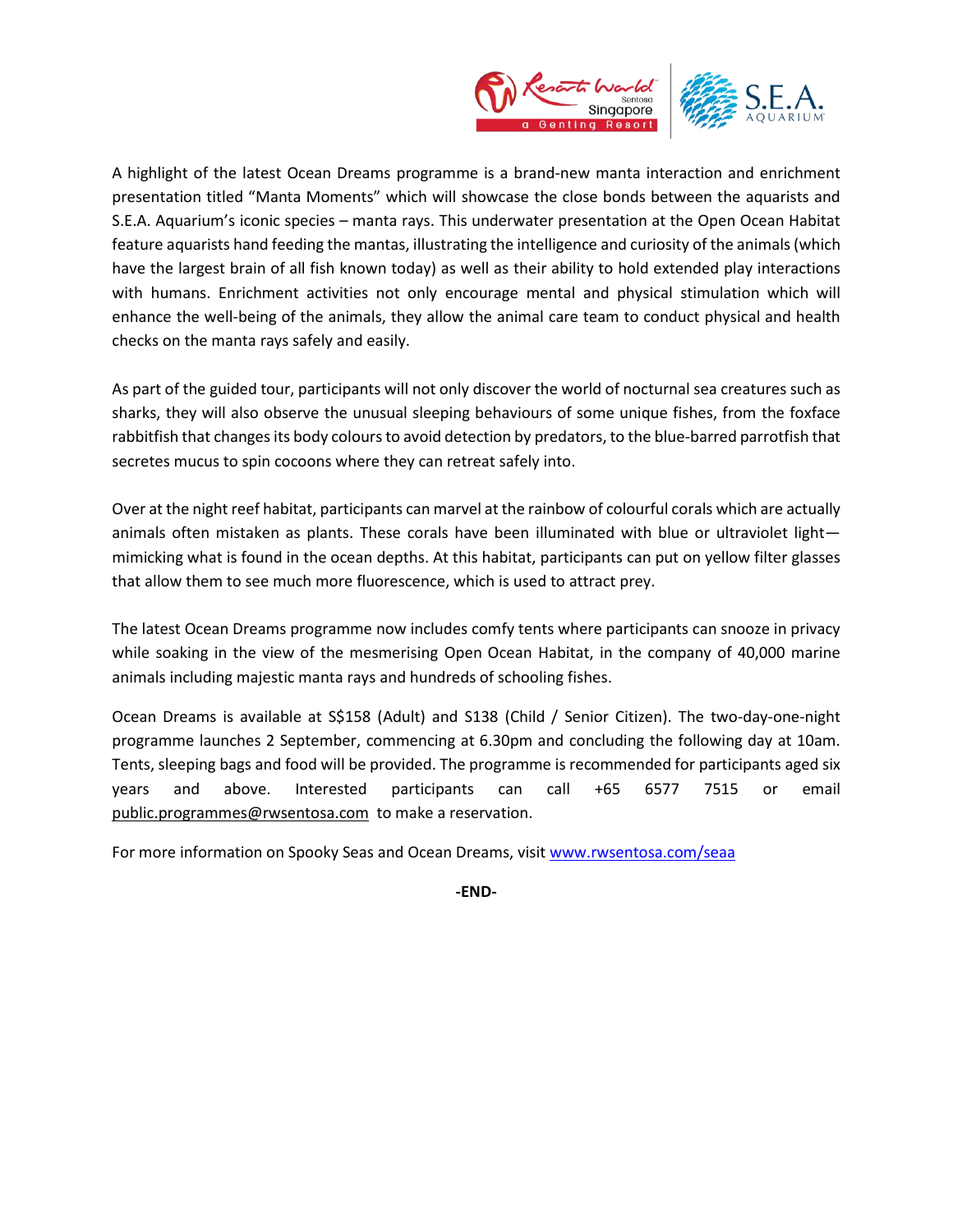

#### **ABOUT S.E.A. AQUARIUM**

Opened in November 2012, S.E.A. Aquarium at Resorts World Sentosa is one of the world's largest aquariums home to more than 100,000 marine animals from across 1,000 species. Featuring more than 50 diverse habitats, S.E.A. Aquarium exhibits close to 80 threatened species including the manta ray, Clarion angelfish and a variety of beautiful corals that mirror a pristine aquatic environment. Through interactive programmes, up-close animal encounters and immersive learning journeys, S.E.A. Aquarium aims to inspire visitors to protect the world's oceans.

S.E.A. Aquarium collaborates with local and regional partners in marine conservation projects and is accredited by the Association of Zoos & Aquariums (AZA) and World Association of Zoos and Aquariums (WAZA).

#### **ABOUT RESORTS WORLD SENTOSA**

Resorts World Sentosa (RWS), Asia's premium lifestyle destination resort, is located on Singapore's resort island of Sentosa. Spanning 49 hectares, RWS is home to world-class attractions including Universal Studios Singapore, S.E.A. Aquarium, the Maritime Experiential Museum, Dolphin Island and Adventure Cove Waterpark. Complementing the adventure and adrenaline of its theme parks and attractions are six unique luxury hotels, the world-class Resorts World Convention Centre, a casino and the Asian flagship of a world-renowned destination spa. RWS offers awardwinning dining experiences and exciting cuisine from around the world across its many renowned celebrity chef restaurants, establishing itself as a key player in Singapore's vibrant and diverse dining scene and a leading gourmet destination in Asia for epicureans. The integrated resort also offers world-class entertainment, from original resident productions to concerts and public shows such as Crane Dance and Lake of Dreams. RWS has been named "Best Integrated Resort" since 2011 for seven consecutive years at the TTG Travel Awards which recognises the best of Asia-Pacific's travel industry.

RWS is wholly owned by Genting Singapore, a company of the Genting Group. For more information, please visit [www.rwsentosa.com.](http://www.rwsentosa.com/)

**1 / ResortsWorldatSentosa & @ @ rwsentosa [www.rwsentosablog.com](http://www.rwsentosablog.com/)** 

#### **MEDIA CONTACTS**

#### **Resorts World Sentosa**

Shaiful Rizal Tel: +65 6577 9761 / +65 9170 2542 E-mail[: shaiful.malek@RWSentosa.com](mailto:shaiful.malek@RWSentosa.com)

Audrey Lee Tel: +65 6577 9766 / +65 8198 0047 E-mail[: audrey.sylee@RWSentosa.com](mailto:audrey.sylee@RWSentosa.com)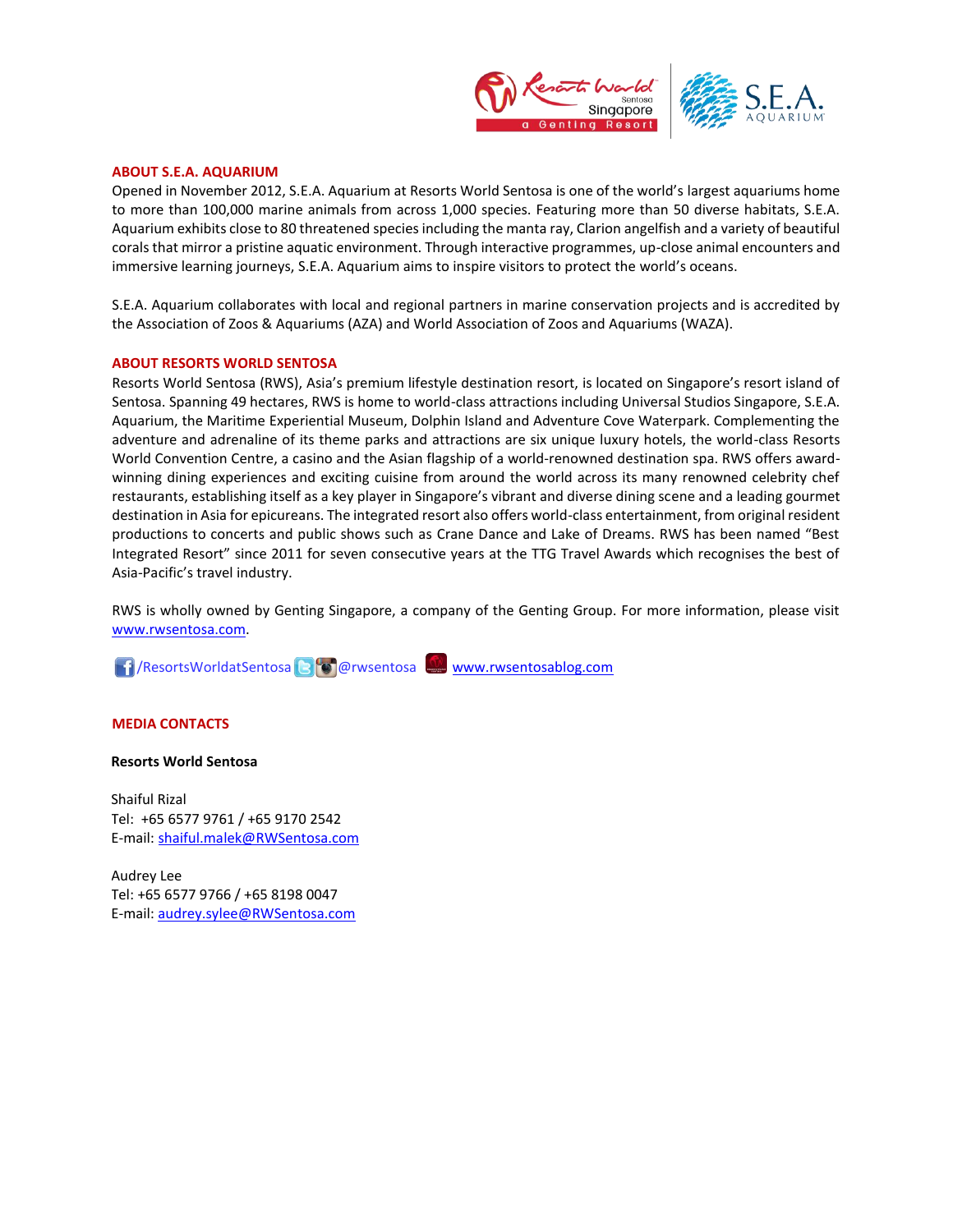

## **APPENDIX A – MEET THE FIVE QUIRKY FISHES**

#### **Note to Editors**

- 1. Photos and videos can be downloaded from <https://app.box.com/v/SpookySeasOceanDreams>
- 2. All photos and video are to be attributed to Resorts World Sentosa



The **elephant fish** is commonly known as an elephant shark or a ghost shark, even though it is not a shark but a member of the chimaera family. Chimaeras are a very primitive group of fish that are distant cousins of sharks and rays, and have existed long before the time of dinosaurs. They have a network of lines over their surface that make the fish look as though it has been stitched together from pieces of other creatures. The appearance is reminiscent of the "chimera", a creature in ancient Greek mythology that consisted of parts of different animals joined together. The elephant fish flap its large pectoral fins on the sides of its body, which makes them like they are flying through the water.



The **bumphead parrotfish** can be recognised by its bulbous forehead and powerful beak-like teeth that allows them to scrape their main diet – algae – off the corals where algae is typically found. Known as 'sand machines', they turn the corals they eat into sand, which is necessary to build and maintain islands and sandy beaches. Parrotfish are unique in that they have the ability to change their sex throughout their lifetime.



Often regarded as one of the scariest freshwater fishes in the world, the payara or **vampire fish** is found in the Amazon basin. The fish uses its sharp fangs, which can grow up to two inches (five centimetres) long, to impale its prey. Despite the name, the vampire fish does not suck blood. It feeds on smaller fishes.